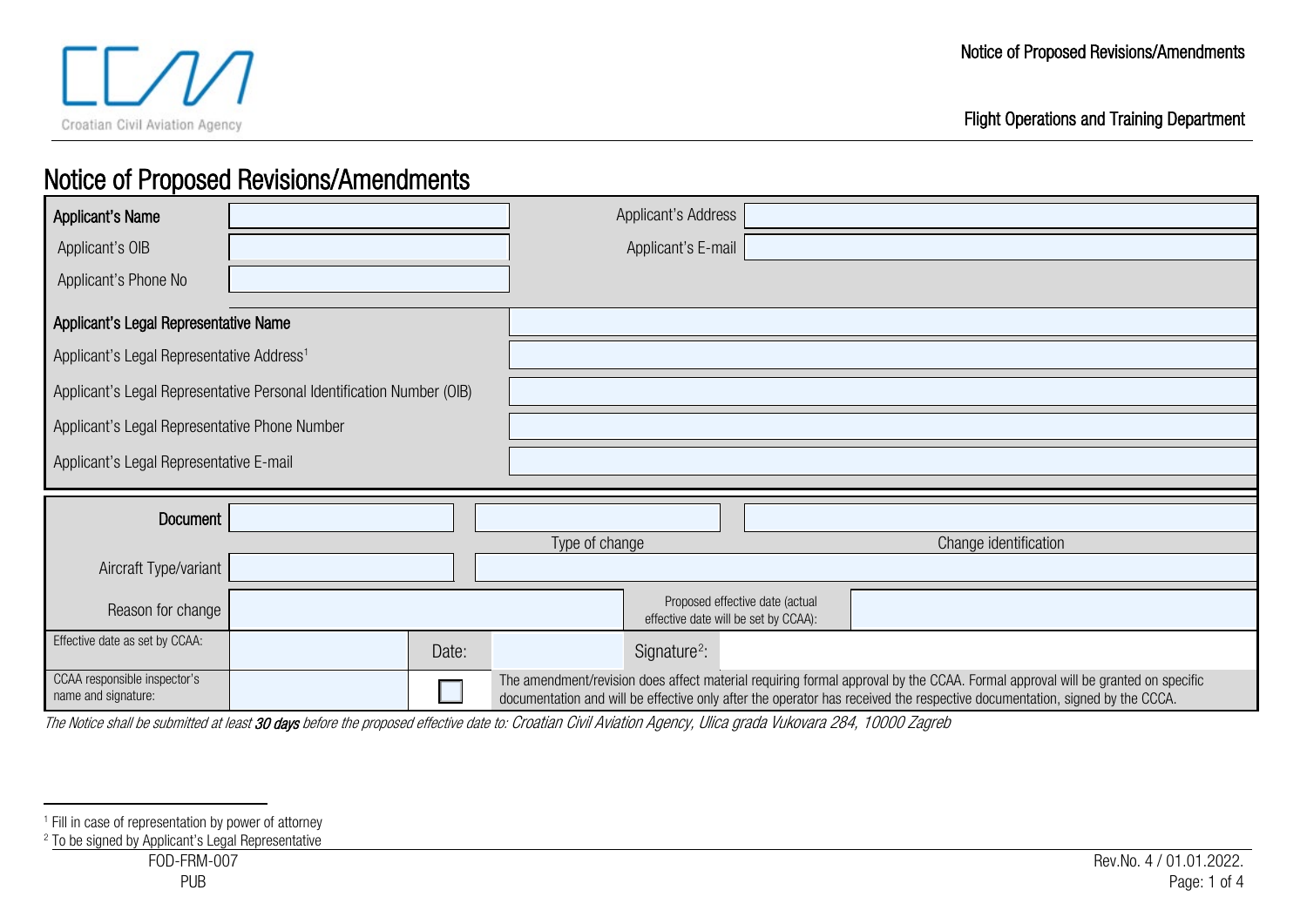### Operator's Compliance Statement

(to be submitted together with each Operations Manual Revision)

- We, the undersigned, declare that the intended Revision as submitted to Croatian Civil Aviation Agency (CCAA) has been established in accordance with all applicable rules and regulations as well as ICAO standards and recommended practices.
- Before submitting the Revision, its content has been thoroughly evaluated internally for compliance with applicable regulations. By our internal quality assurance processes, we ensure further that the submitted Revision complies with the scope of our operations.

#### Accountable Manager

| Name:                         |                                      |  |  |  |  |
|-------------------------------|--------------------------------------|--|--|--|--|
| Name:                         | Post Holder Flight Operations        |  |  |  |  |
|                               | Post Holder Crew Training            |  |  |  |  |
| Name:                         |                                      |  |  |  |  |
|                               | Post Holder Continuing Airworthiness |  |  |  |  |
| Name:                         |                                      |  |  |  |  |
|                               |                                      |  |  |  |  |
| Post Holder Ground Operations |                                      |  |  |  |  |
| Name:                         |                                      |  |  |  |  |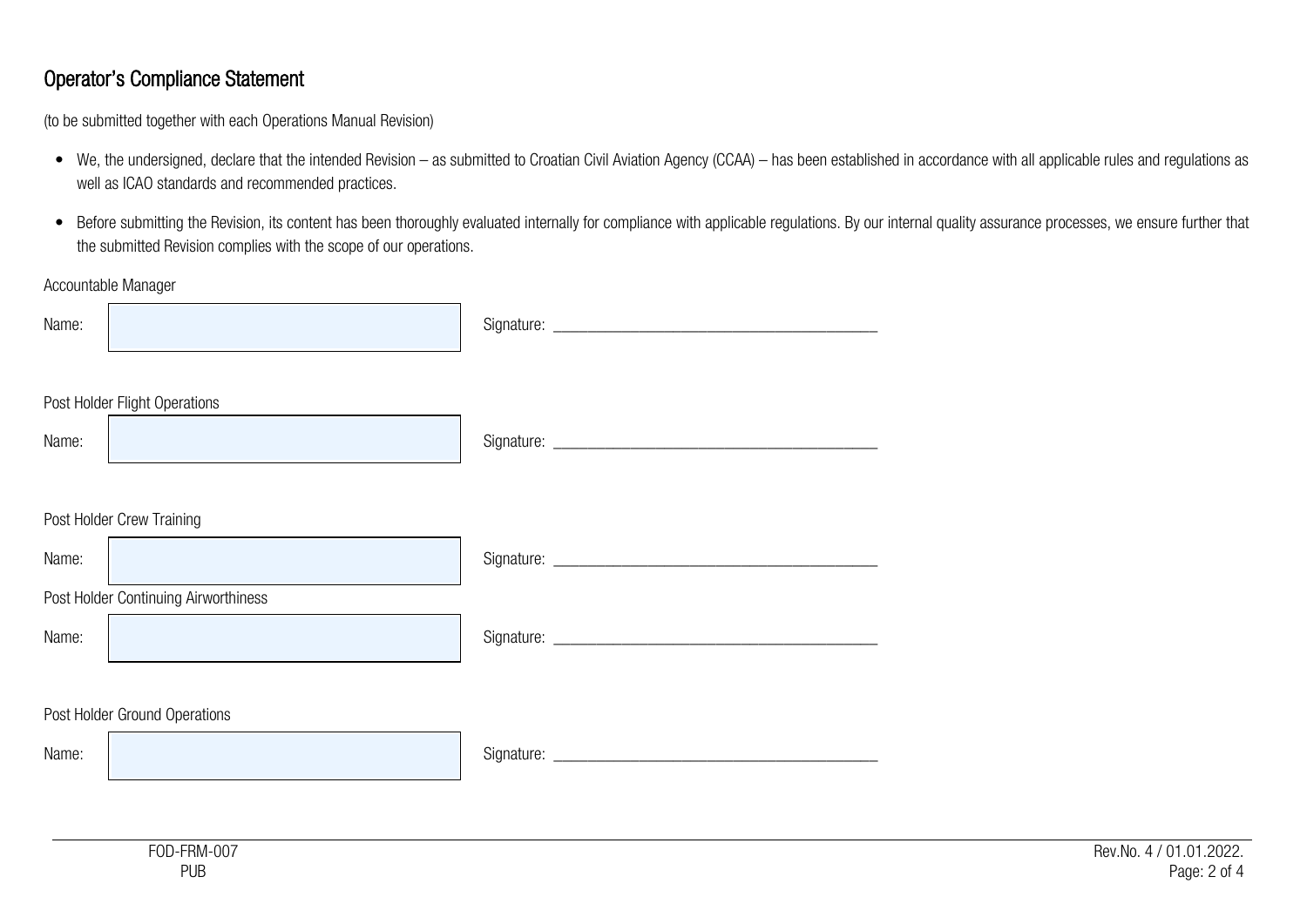

## List of Revision(s)/Amendment(s)

| Reference       | Finding No:        | Document                   | Reason and Highlight of Revision / Amendement                       | Compliance checked by |
|-----------------|--------------------|----------------------------|---------------------------------------------------------------------|-----------------------|
| e.g. ORO.FC.105 | Audit & Inspection | Document, part and chapter | Describe reason and highlight of change                             | (responsible CCAA     |
|                 | Report number      | e.g: OM A, chapter 4.2     | e.g. "Rules applicable to the designation of the commander changed" | Inspector)            |
|                 |                    |                            |                                                                     |                       |
|                 |                    |                            |                                                                     |                       |
|                 |                    |                            |                                                                     |                       |
|                 |                    |                            |                                                                     |                       |
|                 |                    |                            |                                                                     |                       |
|                 |                    |                            |                                                                     |                       |
|                 |                    |                            |                                                                     |                       |
|                 |                    |                            |                                                                     |                       |
|                 |                    |                            |                                                                     |                       |
|                 |                    |                            |                                                                     |                       |
|                 |                    |                            |                                                                     |                       |
|                 |                    |                            |                                                                     |                       |
|                 |                    |                            |                                                                     |                       |
|                 |                    |                            |                                                                     |                       |
|                 |                    |                            |                                                                     |                       |
|                 |                    |                            |                                                                     |                       |
|                 |                    |                            |                                                                     |                       |
|                 |                    |                            |                                                                     |                       |
|                 |                    |                            |                                                                     |                       |
|                 |                    |                            |                                                                     |                       |
|                 |                    |                            |                                                                     |                       |
|                 |                    |                            |                                                                     |                       |
|                 |                    |                            |                                                                     |                       |
|                 |                    |                            |                                                                     |                       |
|                 |                    |                            |                                                                     |                       |